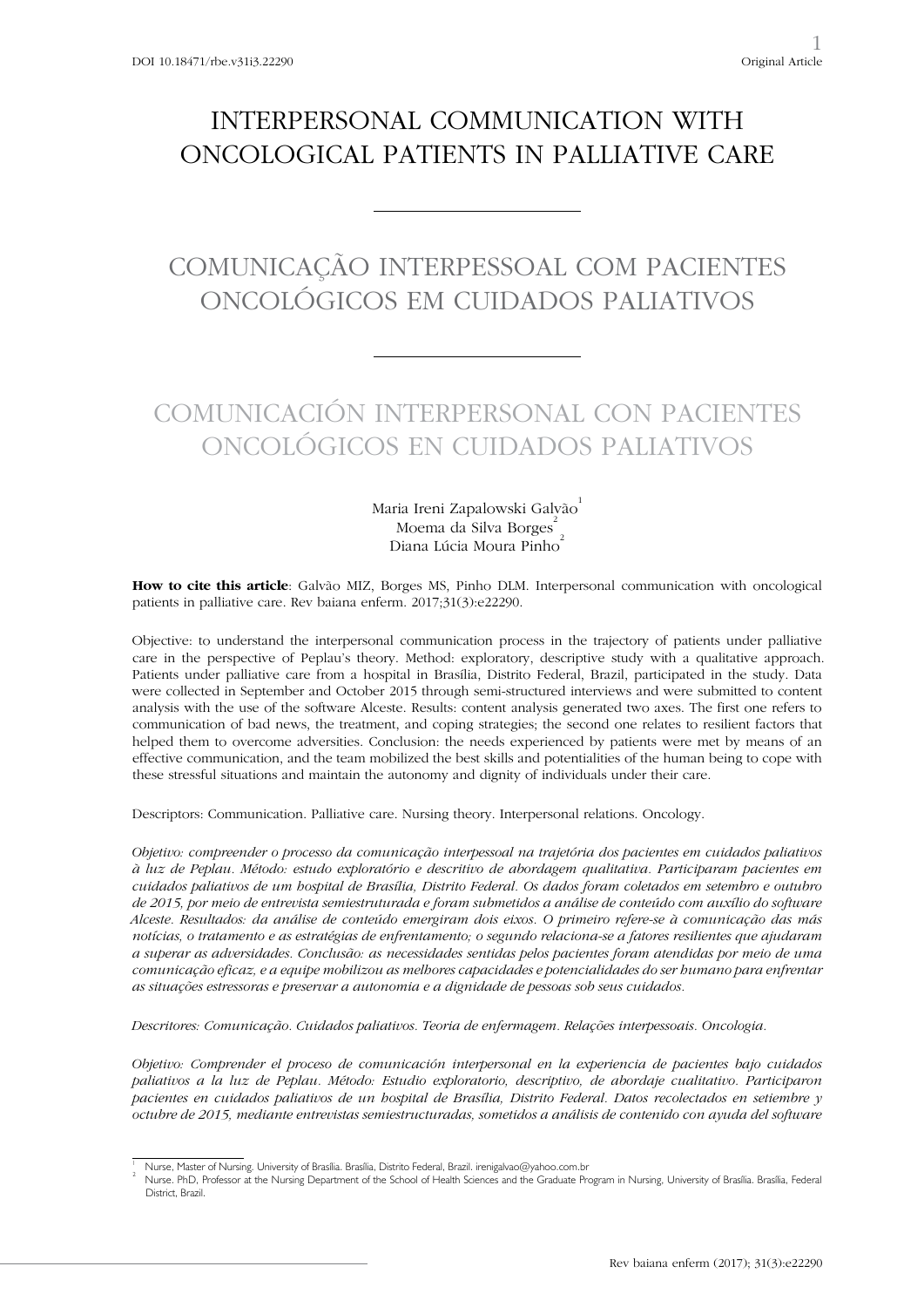*Alceste. Resultados: Del análisis de contenido surgieron dos ejes. El primero hace referencia a la comunicación de*  las malas noticias, el tratamiento y las estrategias de enfrentamiento; el segundo se relaciona a factores resilientes *que ayudaron a superar las adversidades. Conclusión: Las necesidades sentidas por los pacientes fueron atendidas mediante una comunicación eficaz, y el equipo empleó las mejores capacidades y potencialidades del ser humano para enfrentar las situaciones generadoras de estrés y para preservar la autonomía y dignidad de las personas bajo sus cuidados.* 

*Descriptores: Comunicación. Cuidados paliativos. Teoría de enfermería. Relaciones interpersonales. Oncología.*

#### **Introduction**

The communication process and interpersonal skills represent basic components in a high-quality service as well as for professional competence  $\overset{\scriptscriptstyle{(1)}}{\cdot}$ . Therefore, they support human relationships and represent a therapeutic assistance tool that supports the provision of the individualized care required by patients under palliative care  $^{(1\text{-}2)}$ .

In this context, the theory of interpersonal relationships by Hildegard Elizabeth Peplau, which presents theoretical influences of psychology and psychiatry, established a new focus and meaning for the care in nursing based on the psychological and subjective dimensions of individuals, that is, the patient.<sup>(3)</sup> This theory seeks to remove the disease condition from the main focus of the nursing care, and valued the expression of feelings by patients, as much as the mechanisms to help them to cope with this experience<sup>(3-5)</sup>.

Peplau's theoretical model emerges from the psychodynamic nursing, and defines it as "[…] being able to understand the behavior of some individuals in order to help others to identify the experienced difficulties and apply principles of human relationships to the problems that occur in all levels of experiences" $^{(4:426)}$ . This definition enables the elaboration of structural concepts of the interpersonal process, the stages of the nurse-patient relation, and the nursing roles that occur during the therapeutic relationship between nursing and patient $\overset{(3-6)}{.}$ 

Peplau describes four stages of the nursepatient relationship: orientation, identification, exploitation, and resolution<sup> $(3-6)$ </sup>. The orientation stage is related to clarifications provided by the nurse when a patient seeks professional support

and describes a "felt need". In the identification stage the patient establishes affinity with the nurse and responds in a selective manner to people that may fulfill their needs. In the exploitation stage, the patient uses the resources provided by the relationship to obtain benefits and the best possible services; the level varies according to their interests and needs. The final stage consists of the resolution, representing the moment in which the patient adopts new goals as their needs were contemplated by the therapeutic relationship established with the nurse. The four described stages are interrelated and overlapped. The duration of each one varies according to the evolution of the process until the problem is solved or the therapeutic goals are achieved $^{(3\text{-}5)}$ .

The other essential component of Peplau's theory consists of the six roles of the relationship between nurse and patient that occur during the therapeutic process, namely: stranger, resource, leadership, teaching, surrogate, and counseling<sup> $(3-7)$ </sup>. The stranger role is performed in the first meeting, when nurse and patient are strangers to each other. As a resource person, the nurse promotes specific, clear answers to broad questions raised by the patient, especially regarding health. In the leadership role, the nurse is responsible for referring and following up the goals of the patient in order to help them to achieve their expected results. The teaching role is the combination of all roles and its action results from what the patient knows and the ability to use information. The substitute role is designated by the patient when they understand the nurse as if he or she were replacing someone. The nurse's role consists of helping the patient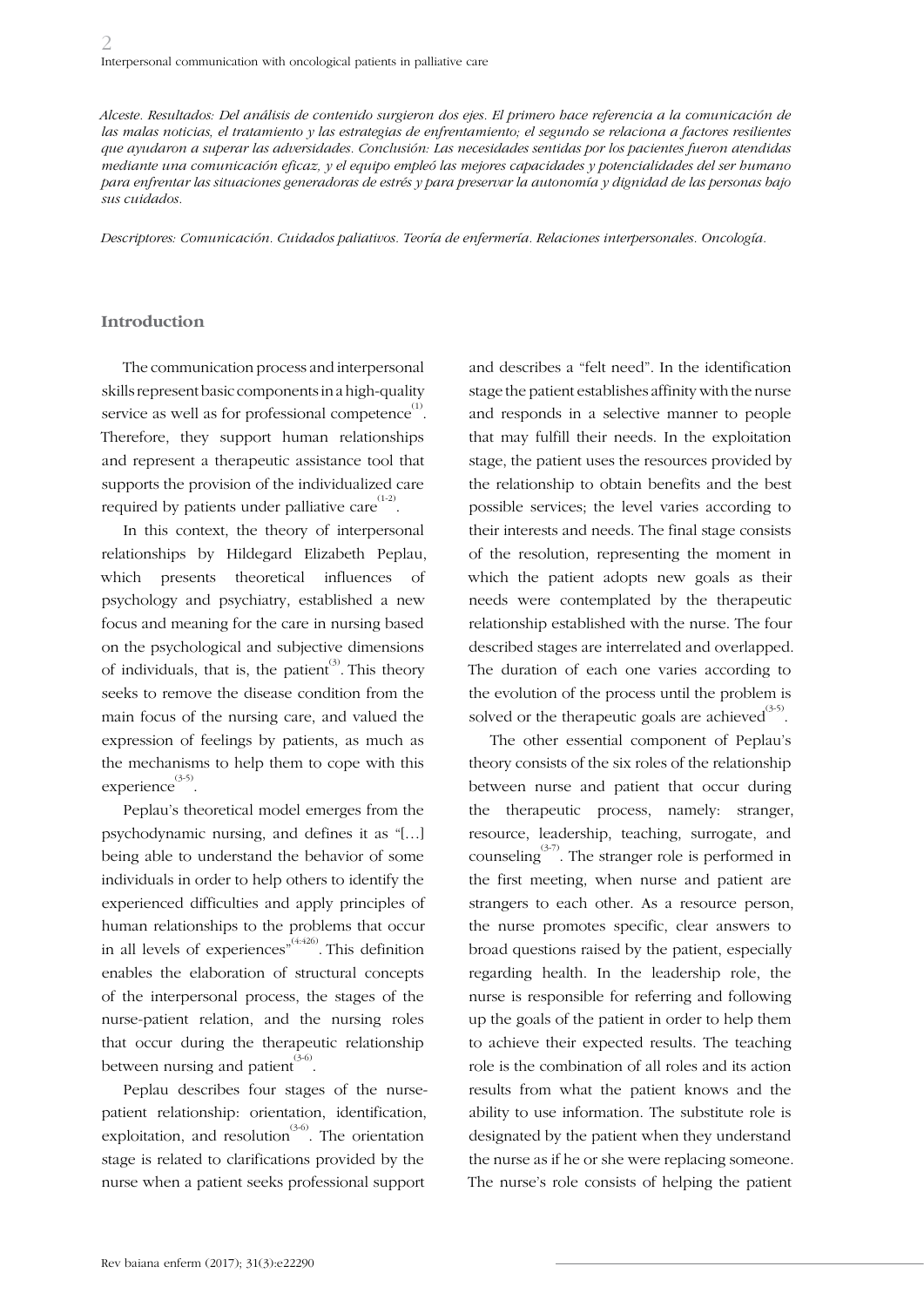to recognize similarities and differences between the nurse and such person. Lastly, the counseling role occurs through the way the nurse responds and listens to the requests made by the patient through communication skills and supportive attitudes<sup>(3-5)</sup>.

For this interaction the theorist emphasizes that the nurse should ensure the development of an interpersonal relationship through the use of communication tools, such as listening, clarification, acceptance, and teaching  $\overset{(5)}{ }$ . It is important to mention that in the disease process the patient experiences two-way feelings of knowing and understanding the disease, the treatment, and the prognostic process, as well as feeling known and understood in their individualities and needs $^{^{(8)}}$ .

On the other hand, despite perceiving the importance of interpersonal communication, health professionals mention difficulties to use it as a therapeutic resource in care, especially in relation to the approaches to communicate bad news and end of life $^{(1\text{-}2,8)}$ .

Considering that the theoretical model of Peplau conceived a new paradigm for nursing directed to the interpersonal relationships that occur between nurse and patient and contributed to a new approach to the patient based on the valorization of interpersonal relationships, privileging this aspect in nursing care  $(3-5)$ , the objective of this study was to understand the interpersonal communication process in the trajectory of patients in palliative care in the perspective of Peplau. The interrelation between theory, research, and clinical practice is considered indispensable for the continuous development of nursing as a profession and science<sup>(9)</sup>.

### **Methodology**

This is an exploratory, descriptive study based on a qualitative approach. It was developed in the oncology program of a rehabilitation hospital in Brasília, Distrito Federal, Brazil. In addition to treatment complementation with the physical-functional rehabilitation of patients, this service offers surgeries and chemotherapy.

Inpatients in palliative care presenting primary malignant bone and soft tissue tumors participated in the study. Inclusion criteria were patients aged over 18 years, both genders; presenting, in the period of data collection, information related to the progress of the disease registered in their electronic medical record, with the terms: tumor progression, nodule enlargement, unresectable tumor, metastatic, progressing, palliative radiotherapy, or multiple nodules. Although the established treatment modality was palliative, this terminology was used as not all medical records informed whether the patient was under palliative care. Exclusion criteria were patients with cognitive alterations and difficulties in verbalization. The establishment of the number of interviews followed the data saturation criterion, that is, when homogeneity in the studied group is achieved.

Data were collected in the period between September 16 and October 15, 2015, through access to the documentation registered in the electronic medical records in order to search for terms for inclusion of patients in palliative care in the study. In addition, a questionnaire was used in the profile design of the individuals, as well as a semi-structured interview script, sequenced and elaborated according to the four stages of Peplau's nurse-patient relationship. Although Peplau's theory has been related to the nursing practice, in this study the nurse-patient stages were expanded for the communication of the palliative care team. All the interviews were conducted in the oncology program, in a private place, with duration of approximately 60 minutes.

Data obtained in the interviews were transcribed in full, and the corpus of the text was submitted to content analysis with the use of the software ALCESTE *– Analyse Lexicale par Contexte d'un Ensemble de Segments de Texte*. This software is considered a methodology as it uses sophisticated statistical methods to allow grounding content analysis $^{(10)}$ . The corpus of the text is in accordance with criteria required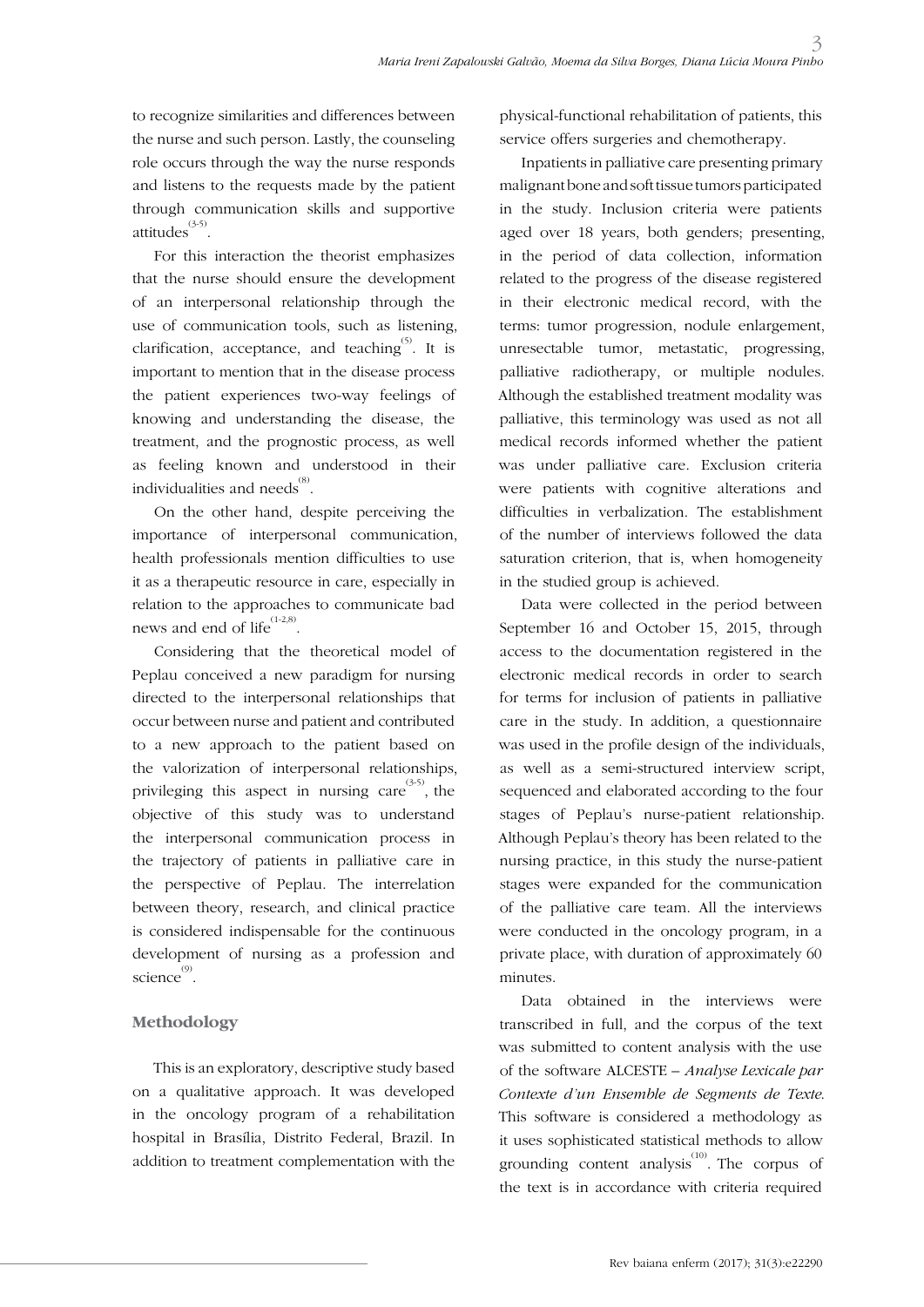by the program. Systematic counting of words in the text was carried out during the lexical analysis in order to recognize the total number and types of words. At this level of analysis the group of words presenting the higher *Chi*<sub>2</sub> (chisquare), that is, greater relevance, allowed the conformation of the qualitative analysis into classes in which the identification of significant aspects of experiences of the group was focused. This process enabled the grouping of semantic roots, defining them by classes according to the function of the word in the speech.

The program identified the variables named Initial Context Units (ICU) used to individualize the speech of each interview, characterized by its relevant aspects (age, profession, gender, educational level, among others). The participants in the study were identified by the letter P (patient) and the number corresponding to the order of the sequence of interviewees. The corpus of the research in ALCESTE produced a set of statements that are meant to translate different points of view of patients, allowing several sources of interpretation and epistemological discussion on the investigated theme.

The results generated by the program were graphically represented in correspondence space, and a dendrogram of the Descending Hierarchical Classification Analysis (AHD) evidenced the relations between the classes/ categories that were theoretically interpreted by the authors, being subsequently empirically justified.

The study was developed in compliance with Resolution 466 of December  $12<sup>th</sup>$  2012 of the National Health Council. It was submitted to the Research Ethics Committees of the School of Health Sciences at the University of Brasília (UnB) and the Association of Social Pioneers of the Distrito Federal, and was approved under the Certificate

of Presentation for Ethical Consideration (CAAE) number 42277015.7.3001.0030. All patients signed a free and informed consent form.

#### **Results**

Ten patients participated in the study; six with a diagnosis of primary malignant soft tissue tumors and four with primary malignant bone tumors. The profile of these patients was as follows: six were male and four were female. Regarding their age group, 4 were aged between 20 and 29 years old, 3 were between 30 and 39 years, and 2 were between 40 and 49 years, 1 was between 60 and 69 years. Thus, seven interviewees were aged between 20 and 39 years, characterizing a group made up of young adults. Regarding religion, six were Catholic and 4 were Protestants. In relation to the follow-up period, 5 were in the program between 0 and 1 year, 2 between 2 and 3 years; 2 between 4 and 5 years; and 1 between 6 and 16 years. The five patients that were being followed up in the institution for up to 1 year had been admitted to the program at an advanced stage of the aggressive tumor.

The exploration of content of the interviews by the software generated five classes, namely: response to the felt need; proactive orientation/ participation in the treatment; and treatment exploration/coping. These three classes refer to the communication of bad news, treatment, and individual effort of patients in managing the disease-related stress and the suffering caused by the therapy. The two classes named "identification with the team/therapeutic bond" and "identification of their own feelings/resilient resolution" mention the result of the work of the care team translated into the personal effort undertaken by patients to cope with the disease, as shown in the dendrogram of Figure 1 below.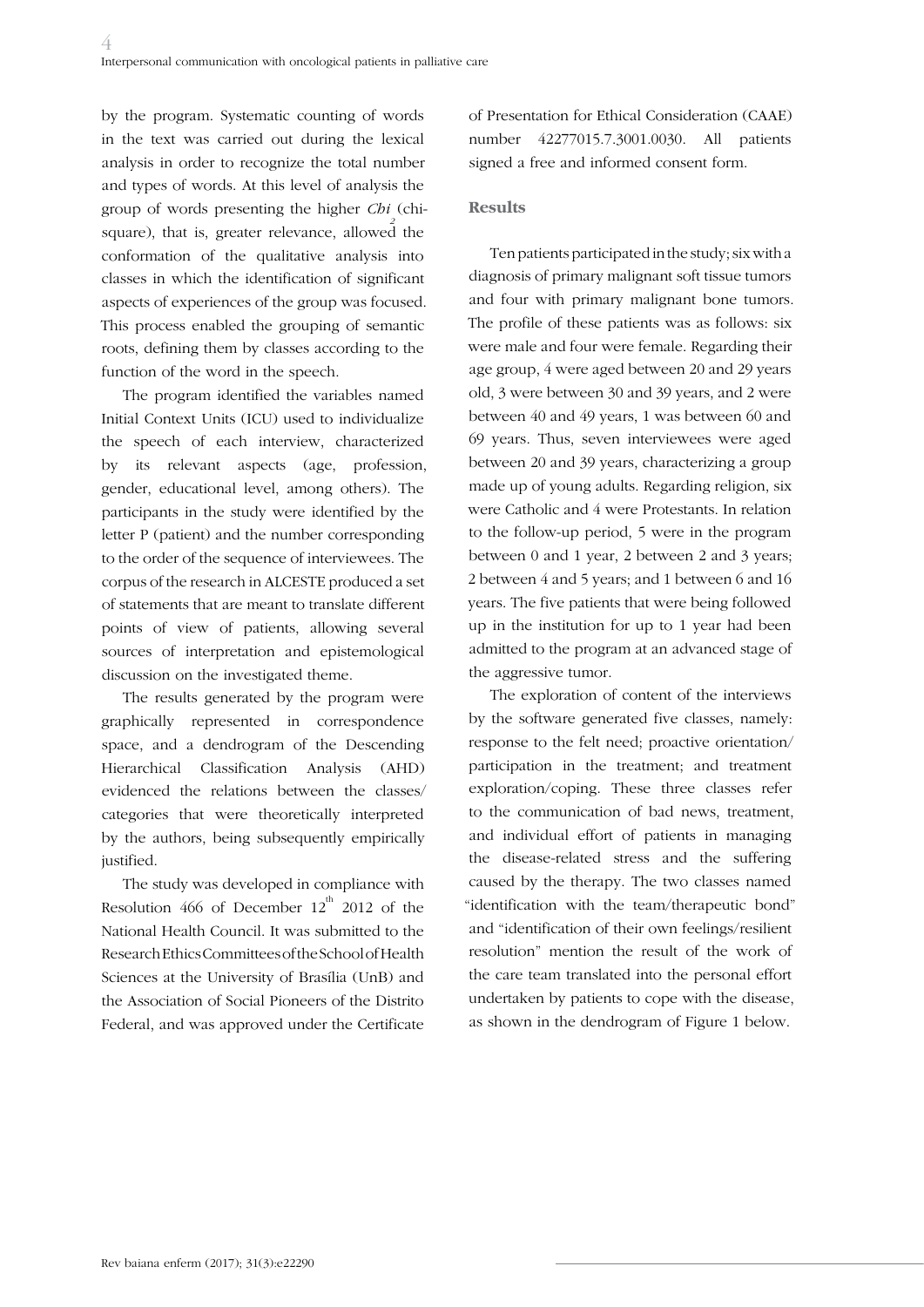**Figure 1** – Dendrogram with the axes and classes that emerged from the interviews with patients. Brasília, Distrito Federal, Brazil – 2015. (N=10)



Source: Created by the authors.

#### **Discussion**

### *Axis 1 – Experience of the patient during the cancer treatment*

The profile of the participants confirmed that cancer is considered a public health problem, a serious, highly lethal disease, and that the number of cases has been increasing in developed and developing countries  $(11-13)$ . In Brazil, about 600,000 new cases of cancer are estimated for 2016 and 2017 $^{(12)}$ .

The diagnosis of cancer inflicts a long and aggressive treatment to the patient. This path is permeated by communication of bad news and different therapies and coping strategies  $\overset{(11-13)}{.}$ 

Response to the felt need

In this class, the presence of the verbs to enter, to order, and to do associated to the words room, radiology, sister, serious, tumor, first, problem, oncology, meeting, visit, and mother, in the speeches of patients, specifies when, where, and who was/were present at the moment of the diagnosis of the disease. The speech of the patients indicated that the communication of the bad news occurred at different moments of the therapeutic process.

Reading the communication of the diagnosis in the perspective of Peplau's theory evidenced that, in response to a felt need (severe tumor), patients sought to investigate and understand the disease process, corresponding to the guidance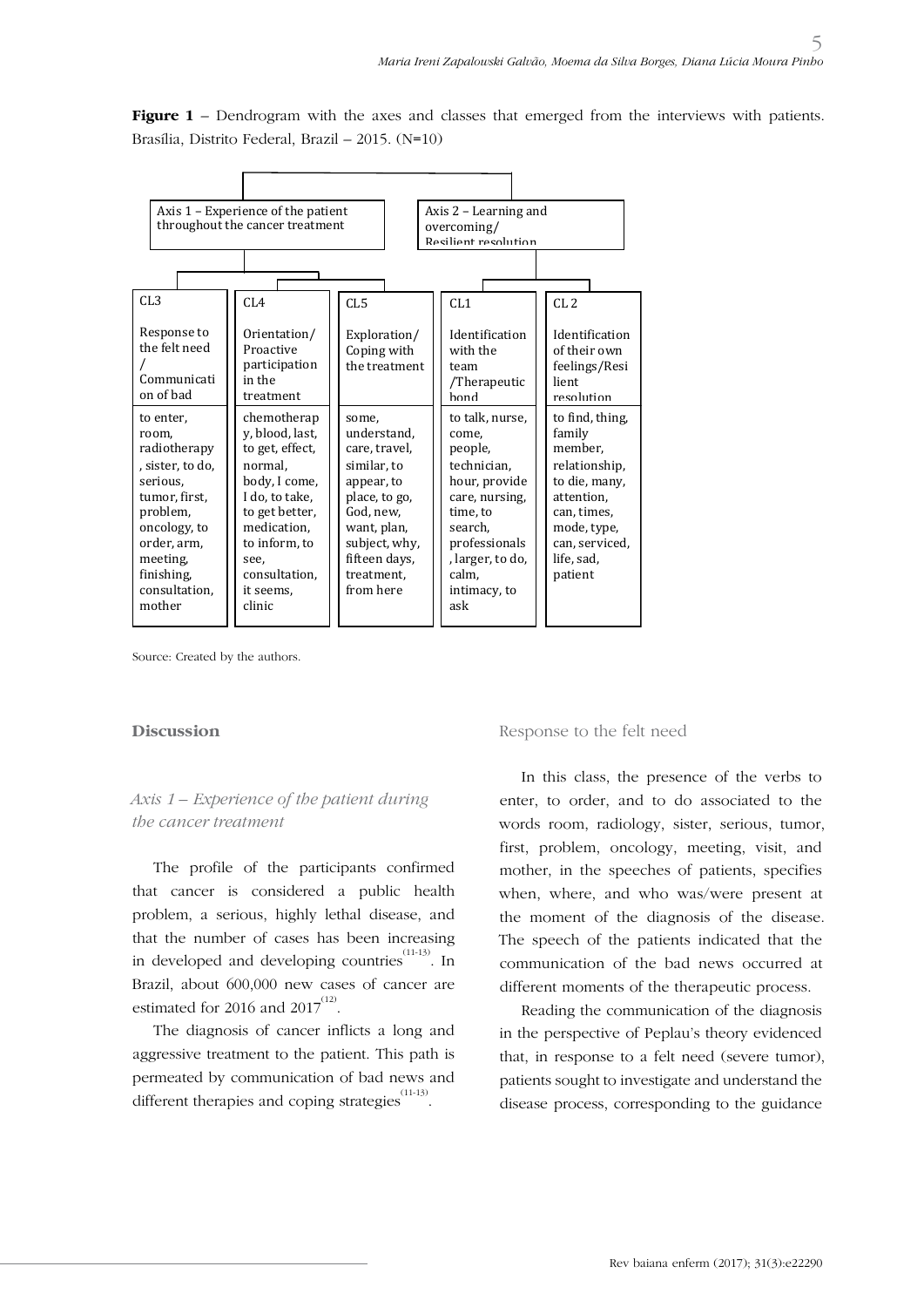stage described by Peplau. At that moment, the palliative care team played the role of a stranger, and their attitude was based on solicitude. This relationship favored the expression by patients so that they could jointly identify the need for help $^{(1-3)}$ .

*When I joined to the oncology, there was a lecture on the first day. They explained that the problem was serious and that my arm could be amputated because they had to remove the disease* [...] (P9).

*When I was hospitalized, even before starting the chemotherapy. This meeting occurred in the very beginning.* (P1).

Communication of bad news is one of the most complex activities faced by physicians and other members of the healthcare team. Informing a diagnosis of cancer represents bad news as it changes radically or negatively the perception of patients about their future $\int_{0.1}^{(14)}$ . The announcement of bad news causes a strong emotional impact on the patient, often followed by fears, distress, and uncertainties, representing a timely moment for the professional to establish the role of a counselor. Moreover, the more careful the way of communicating, the greater the understanding by the patient in relation to their disease and the treatment process (8,11,13) .

It was observed that the healthcare team intervened at different moments to enable the interaction and for exchange of information between patient and professionals in order to favor a satisfactory response to the felt needs, as pointed out by Peplau<sup>(3-5)</sup>.

*In a meeting, they told me that it was not possible to carry out a surgery because the tumor was too deep, between the pelvis and the spine.* (P10).

The diagnosis was informed to the patient by the palliative care team in the presence of their family members. This behavior corroborates the theory of Peplau when it determines that the team, patient, and family members need to join forces to unveil and clarify the problem  $s$ ituation $\overset{(3,15)}{.}$ 

*When I joined to the oncology there was a lecture on the first day, a long consultation with the doctor* [...] *and the team. They called my family, my father, my mother, my brothers.* (P9).

*The meeting at the hospital occurred in the presence of my husband, my two brothers and a couple of friends, the nurse, the psychologist, and the doctor. These people were present to discuss about the disease.* (P6).

The communication of bad news should occur in a welcoming physical environment, which provides privacy, individuality, and allows the continuous expression of thoughts; an environment devoid of noise<sup> $(16-17)$ </sup>. According to this guidance, it was observed that the announcement of bad news occurred in a private place in the presence of the team-family-patient triad.

*In a separate, isolated room. I think it was a meeting room* [crying] [...]*.* (P1).

*It was in an office, a private room [deep breathing]. It was in a room here at the Oncology sector, where this meeting occurs.* (P6).

A private space is essential to preserving the privacy of patients. As a rule, reviewing and talking about this moment mobilizes feelings of sadness, expressed in crying and deep breathing. On this occasion, the interviewer presented the behavior of an advisor by interrupting the conversation to provide the listening and therapeutic support required by the patient. This behavior is supported by Peplau's theory, which emphasizes the psychological meaning of the events and that the feelings should be included in the nursing interventions  $(3-6)$ .

## Orientation/Proactive participation in the treatment

This class comprises the verbs to come, to get, to take, to do, to improve, and to inform, associated with the words chemotherapy, blood, last, effect, normal, body, medication, consultation, and outpatient, denoting the active participation of the patient. This attitude is recommended by Peplau, who suggests the action of the patient as a collaborator in the treatment<sup>(3)</sup>. The adherence by the patient to the therapeutic process is directly related to the importance given by them

*There were several meetings* [...] *The most difficult one was when I started and finished the chemotherapy; it was not working* [...] *Now I have to undergo some exams. Then, after the results of these exams, they will give me some explanations.* (P8).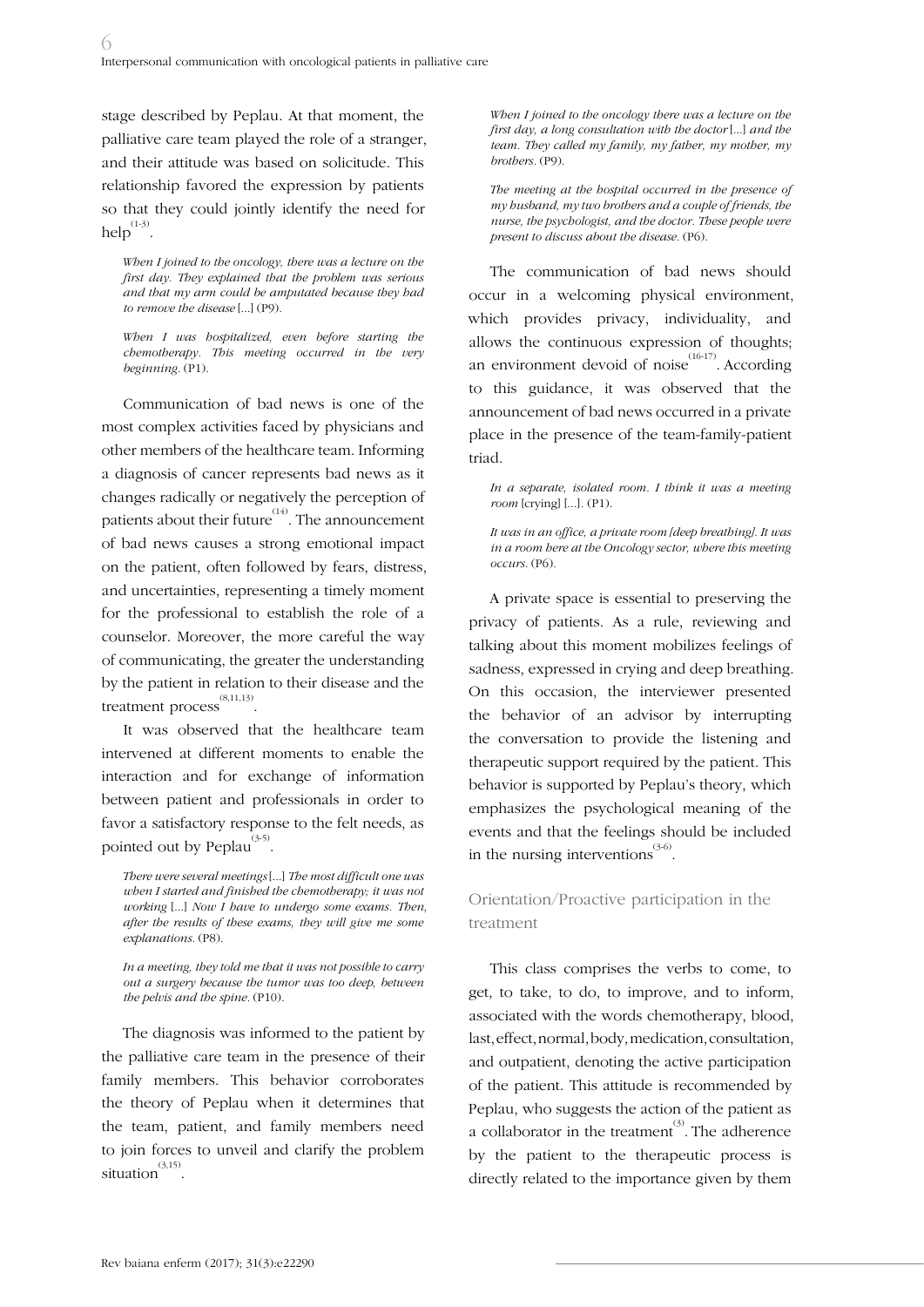to the guidance provided by the healthcare team, the understanding of the disease, the perception of healing or control of signs and symptoms, the way they deal and cope with the disease, and the place of the team in their thoughts. Therefore the adherence to the therapy involves a multifactorial process established in the partnership between those receiving and those providing care  $^{(18)}$ .

The patient needs to be well oriented and receive information related to their therapeutic process, as well as establish bonds of trust and authenticity<sup>(18-19)</sup> so that they may assume the position of protagonists of their own treatment and present a participative behavior. Selfmanagement and shared decision-making are important tools to empower patients<sup>(18)</sup>. Sharing decisions is in line with the recommendations by Peplau, which emphasizes the offer of conditions; thus, the health care may be transferred from hospital to home as a role of the team $\sum_{i=1}^{(3\text{-}5,7,15)}$ .

*I come for an appointment and the doctor tells me everything that I will undergo. In the beginning of the treatment he informed me about everything, and we agreed; now we are just doing what was agreed.* (P2).

*After my chemotherapy sessions, I can go back home safely. The doctors prescribe drugs to help us get better.*  (P2).

The speeches evidenced that the patients understood the objective of the treatment, the procedures undertaken, and the behavior to be adopted in the event of intercurrences at home. It was also observed that the team adopted the role of a teacher by encouraging the active participation of the patient in the treatment, clarifying doubts, the potential side effects of the medication, and favoring the shared decision making.

*I underwent chemotherapy sessions and faced the side effects attacking my body; and I try to go through it normally, like if it is just a stone in the middle of the road.* (P2).

*You can introduce me to any available treatment. I am not afraid. Unless I can't resist to the treatment, but I'll do it. If it is for my health, then I have to do it.* (P9).

The active participation presented by the patients in the treatment is in consonance with Peplau's theory. It states that the selfmanagement of the treatment results from an

effective communication and an interpersonal relationship of trust with the healthcare team<sup> $(18)$ </sup>. Thus, patients become self-sufficient, present initiatives, and adopt appropriate attitudes to achieve the goals aiming at a better health condition $^{(3,5,15)}$ .

In the speeches of the patients, it was possible to infer that the responses of acceptance and attitudes to a diagnosis, prognosis, and treatment were directly affected by the interpersonal relation and the way professionals conducted the communication process in the transmission of information.

#### Exploitation/Coping with the treatment

In this class the verbs to understand, to travel, to go, and to place refer to the restrictions imposed on patients by the cancer treatment. The words service, God, plan, subject, and treatment refer to the different strategies used in coping with these constraints. It was possible to understand that despite the difficulties and barriers determined by the disease patients recommended the treatment, assumed the conditions imposed by the disease, and explored the offered resources, overcoming adversities. While coping with the disease, particularly in case of a threat to life, human beings seek to find a meaning for their existence and resize some abilities<sup> $(19)$ </sup>.

The speeches of patients suggested that these abilities were used to unveil the available solutions. This behavior set the exploration stage, characterized by the active use of the benefits available in the services, according to their interests and needs $^{(3-5)}$ .

*I underwent a treatment and used some medication, it did not work. I am undergoing another one, then some doubts arise* [...] *has the disease evolved, will it recede? But I know that there are other attempts. There is a way, there are other possibilities.* (P6).

*Being in a nice place. There are resources here, the service and the hospital are very nice, the food, the bed. It is different from other hospitals* [...] (P9).

In the exploitation stage, the patient uses the coping strategies in the face of a serious disease and its aggressive treatment. This involves a dynamic, multidimensional process that raises a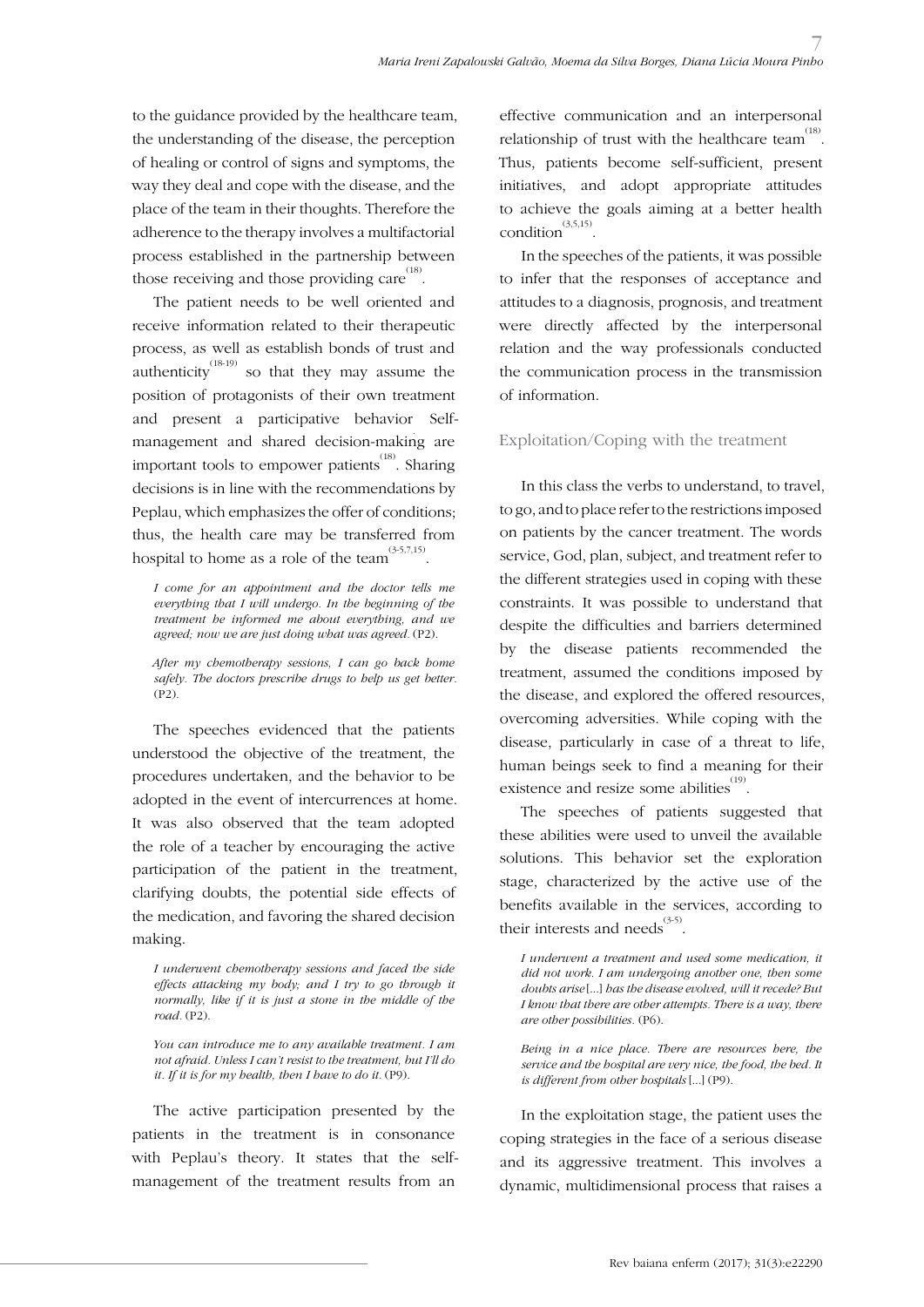number of responses. These responses involve the interaction of the individual with their environment and the use of mechanisms to manage an imminent threat as well as difficult situations in  $\text{life}^{(20)}$ .

The speeches of patients allowed the clarification of the several strategies used to respond to the needs of the treatment course. Aiming to mitigate the stressful impacts on the emotional, physical, and well-being conditions, the study highlighted:

a) the search for information, aimed at acquiring essential resources to solve the problem or balance emotions  $\overset{\scriptscriptstyle{(20)}}{\scriptscriptstyle{(3)}};$ 

*Because I ask the doctor about what is going on, and he explains it very clearly. Then, if I don't understand*  something, I ask him again, until I understand it. (P10).

b) the direct action, with the aim of solving the problem that is being presented $^{(20)}$ ;

*When the nurse talks to you, you have to tell her what you feel: for example, if I am nauseous. She says: now I am going to give you a medicine.* (P9).

c) inhibition of action, in order to control the actions deemed dangerous to the patient  $^{(20)}$  ;

*We no longer attend to weddings, family meetings, trips; some activities are not practicable when we have some type of serious disease.* (P7).

d) intrapsychic efforts, which ensure the refutation or avoidance of the problem in order to regulate the emotions in the face of a threatening situation<sup> $^{(20)}$ </sup>;

*I wanted to know how much time I have, you know?* [...] *And I still have this doubt, but I have never asked; I did not want to know.* (P6).

e) the search for the other, a strategy aimed at using the support to solve a problem  $^{(20)}$ .

*At the time of bathing, dressings, other procedures, placing a catheter, they are always there with us, providing care.*  (P1).

During the treatment, it was evidenced that patients also used a coping strategy focused on the emotion and the problem<sup> $(19-20)$ </sup>. In the coping strategies the individual seeks to control emotions, the emotional response to the stressor, through behavioral and cognitive strategies  $^{(20)}$ .

Patients used coping strategies in the separation emotion as they sought to remain focused on life, avoiding thinking about the treatment. They could also make a positive reassessment in relation to the disease, for example: "there are worse things than this".

*Because I can live, sometimes I even forget about the treatment, avoiding getting worried about the disease, but thinking about life. I also avoid asking myself: Why me? I have to be thankful, because I know that it could be worse.* (P5).

However, the problem-focused coping strategy works directly on the stressing factor. The proactive seeks to foresee and anticipate the potential stressors and act early to prevent their impact on life. In the combative, the individual reacts or tries to escape the stressor that cannot be prevented $^{(19-20)}$ .

The following fragments illustrate the problem-focused proactive and combative coping strategies, respectively:

*I think it is interesting to understand what is going on in our body, right?* (P10)*.*

*If something happens, here is the best place to be. If I go home, how can I get better? You have to take the right medicines rather than go home in a hurry. I think the right thing to do is tell the doctors what is going on* [...] (P3).

Finally, patients used spirituality as a support and source of energy to fight the disease and adversities<sup>(21)</sup> It was observed that patients . feeling fragile and sick sought resources in their religious rites and beliefs to find a meaning and a purpose for their lives. This resource favored a psychological maturation, helping to cope with the adverse experiences of life<sup> $(20-21)$ </sup>.

*I live what I believe. If I did not believe that there would be a way I think I would not have this strength. And I am faithful, I cling to God.* (P6).

### *Axis 2 – Learning and overcoming /resilient resolution*

According to Peplau, learning is the result of the the health care behavior team towards the patient and the relationship developed during the disease process in order to motivate positive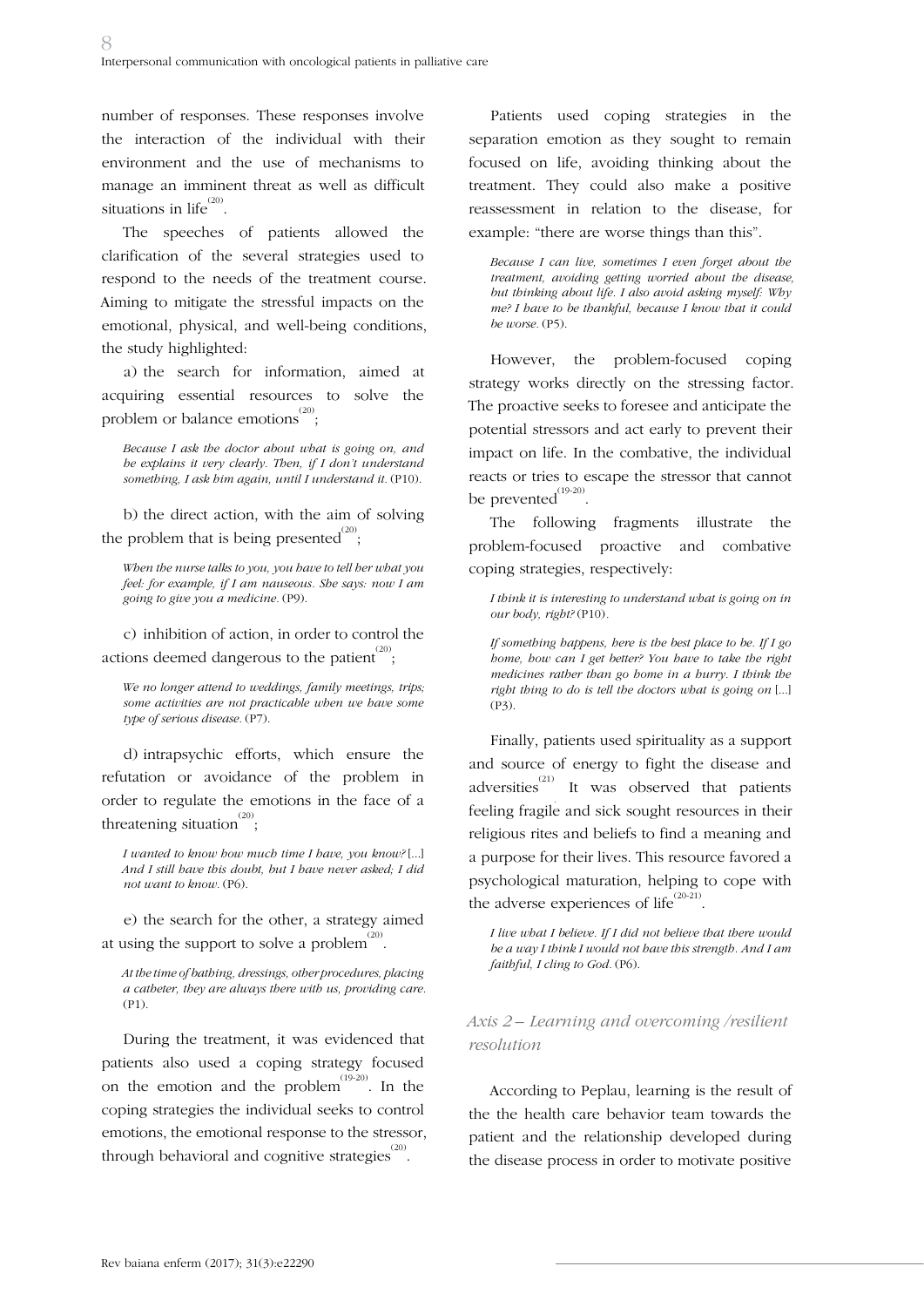changes in their health and resilience in the face of the disease process $^{(1-3)}$ .

Resilience is the ability to elaborate coping strategies throughout life despite the adverse circumstances, as well as reestablishing and thriving after stressing situations. Resilience supports may be developed for therapeutic purposes in the face of a serious disease with limited prognosis<sup>(19)</sup>. It is a mechanism that occurs in the course of life through adjustments between risk and protection factors $^{^{(20)}}$ .

It was possible to observe two protection factors, which may be interpreted by the therapeutic connection of trust with the team, particularly nurses, as they spend most of the time interacting with the patient, influencing them, and promoting changes in their behavior and attitude. Another factor is related to the resilient personality of the patient in the face of stressing situations.

## Identification with the team/Therapeutic bond

In this class, the verbs to talk, to provide care, and to search, denote the shared care. The words nurse, technician, professionals, calm, and intimacy unveil the efforts of the healthcare team to meet the needs of patients. This attitude favored the recognition of the availability of the team to accept the pain to find the solutions that may provide tranquility and intimacy.

Peplau points out that an effective interpersonal communication gives the patient space and voice, leading them to an identification with the team providing follow-up<sup>(15)</sup> as their needs are not restricted to those concrete ones, such as drinking, eating, sleeping, breathing; it also includes the subjective ones, such as their own experiences, feelings, beliefs, and attitudes. In this process the patient determines the professionals that can meet their needs, establishing a solid and trustful interpersonal relationship<sup>(3-5)</sup>.

Considering that the nursing work is based on a meaningful and therapeutic interpersonal process<sup>(1-2,19)</sup>, it was observed that in the perspective of patients the nurse is the professional available for a higher level of bond. This fact confirmed Peplau's theory as it pointed out that nursing was emphatically attentive to the importance of giving space and voice to patients, fully understanding them.

 $\Omega$ 

According to patients, proximity with the nurse allows the establishment of affinity and the development of bonds of trust. The nurse works in different stages of the oncologic disease, namely: after the diagnosis and beginning of the treatment, providing guidance, clarifying medical information, listening and discussing with the patient and family members about the therapeutic proposals offered by the doctor<sup> $(11,19,22)$ </sup>. During the active treatment, listening to the concerns, assessing the symptoms, and guiding the patient and family members to share their doubts and about how to act in different situations. In the advanced stage of the disease they show sensitivity and attention to the concerns of patients and family members<sup>(22)</sup>.

*I particularly like to talk with the nurses, I think their language is simpler. The doctor is there to give the verdict. But the nurse has a broad knowledge of the area where they work, so I opt for this process.* (P7).

*I request the support from nurses. Nurses are always there by our side when we need them. They just come and ask what you feel* [...] *There is more affinity with them.* (P2).

The speeches of the patients also referred the valorization of other members of the palliative team that provided direct and supportive care. It was confirmed that teamwork may be understood as a working strategy, a role of individuals and resources aimed at improving the effectiveness and problem-solving capacity of the health services resulting from the complexity of the health/disease process<sup>(1,19)</sup>.

*It is one of the best teams I know. They are always there to help* [...] *everything I ask, regardless of the time, they come and help.* (P2).

*They are professionals duly qualified to provide care. Humanized, prepared to deal with these situations* [...] *From the cleaning staff to the doctor, they are all excellent.*  (P6).

The recognition of the team by the patient during the course of the treatment enabled a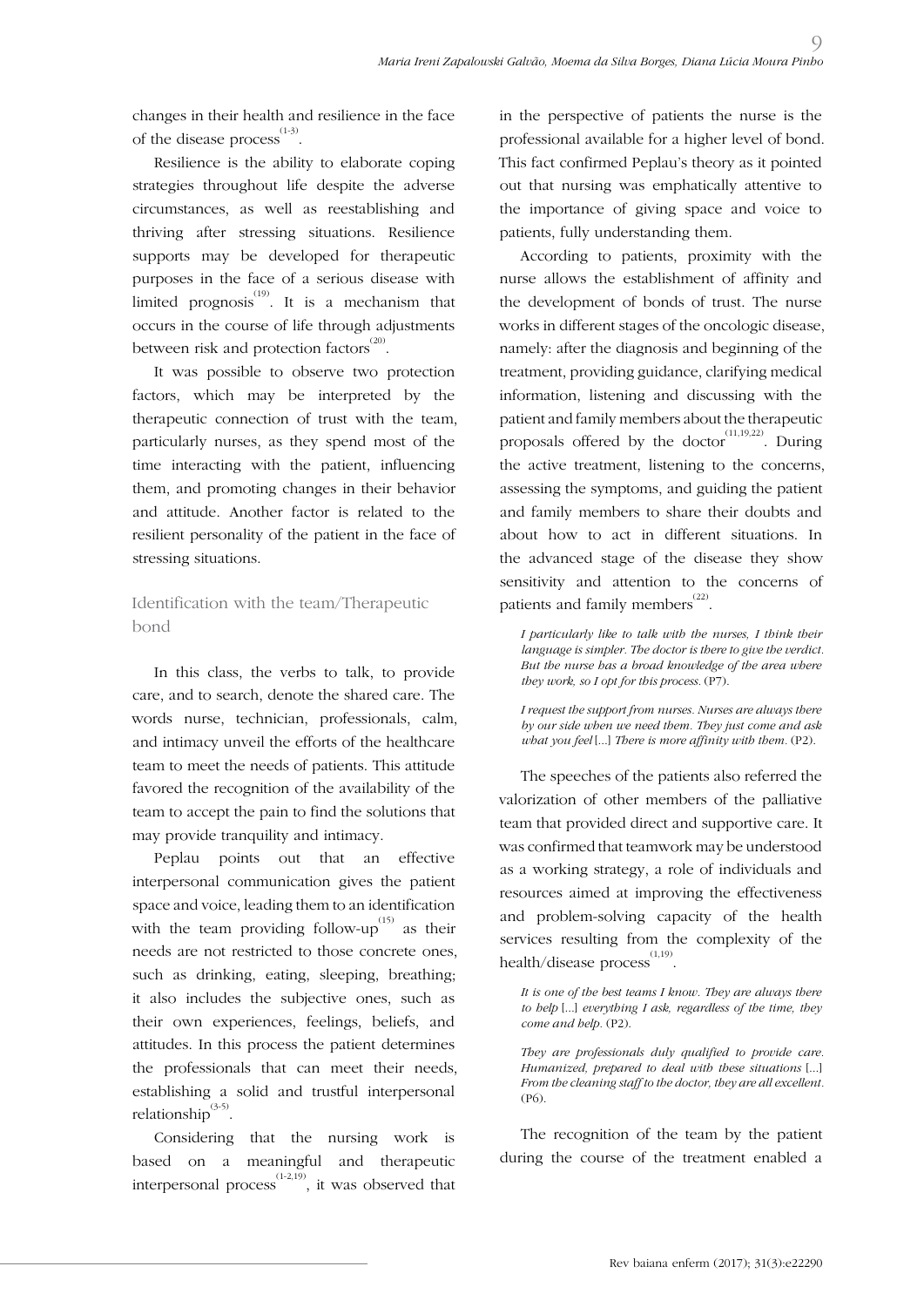therapeutic, interpersonal relationship and the elaboration of protective factors for resilience.

## Identification of their own feelings/Resilient resolution

In this class, the verbs to find, can, to respond, to do, and to ask were highlighted. These verbs denoted that the patient sought, in the course of the treatment, to understand the experienced situation in order to be able to overcome it.

Peplau explains that the team should encourage the patient to recognize their feelings and elaborate strategies using their potentialities to adapt to the problem situation, give the disease a new meaning, and achieve, within their limitations, their autonomy. Therefore these patients elaborate realistic goals in relation to their health condition, aiming at a better quality of life<sup>(3,15)</sup>.

In this perspective, the resilient personality seeks to modify an uncomfortable personal experience into a personal skill as they interpret and handle stressing situations in a positive manner as overcoming factors<sup>(23)</sup>. Resilient patients usually consider the experienced events as a learning, being the protagonists of their environment<sup>(20)</sup>. Thus, they easily identify the available resources and use them as protective factors.

According to Peplau, nurses and other professionals should provide an atmosphere of acceptance and support so that the patient is self-conscious, using strengths to minimize  $\scriptstyle\rm{weaknesses}^{(3)}$  .

Therefore, the so-called protective factors contribute to the identification of helpful strategies to overcome adverse situations. They are structured into three groups  $^{(20)}$ :

a) external supports, characterized as "I have", are those that patients have and use in their own benefit, helping them to become resilient  $^{(20)}$ . In the speech of the patient the support "I have" referred to the help provided by the team and family members;

*The whole team provides a good care and has a good relationship with us.* (P4).

*My family takes good care of me* [...] (P4).

b) internal supports of the individual, defined as "I am", are the internal supports of the patient, those behaviors that reinforce the confidence and commitment in the face of an adversity<sup> $(20)$ </sup>. For the patient, believing in life and having strength denoted hope in the future and indicated an aspect of the resilient personality;

*I, I live what I believe, in life. If I did not believe that there would be a way, I think I would not have this strength.*  (P6).

c) interpersonal supports conceptualized as "I can" are the means used by the patient to fight the adversities resulting from their situation<sup> $^{(20)}$ </sup>. Despite the inability to determine the meaning of the events related to the disease and the feeling of being unable to accurately predict the outcomes, patients remained willing to fight;

*Because there is this treatment, and I don't know how it is going to be, but you know, regarding my way of thinking, I go after things, even without my limb I do not intend to quit.* (P6).

Therefore, it is possible to infer that the disease represented an opportunity for learning and growth. "The suffering caused by the disease is the raw material for the renewal of life; the disease generates health when it raises awareness of the internal power of overcoming"<sup>(19:87)</sup>. In this perspective, the disease process was used as a "path for light emersion". And the resilient personality was able to give a new meaning to the disease and use the protective factors in their favor. According to Peplau, professionals and patients become stronger and more mature as a result of this process<sup>(3)</sup>.

This study suggests the expansion of studies using the Theory of Interpersonal Relations in different contexts experienced by oncological patients in order to offer subsidies so that professionals may improve the interpersonal relationship with the patient and establish a humanized, integral, science-based care.

As limitations of this study, it is necessary to take into account that it was conducted in a single place in a historically dated period and scenario, with patients hospitalized under palliative care in satisfactory clinical conditions and presenting preserved language abilities. It is suggested to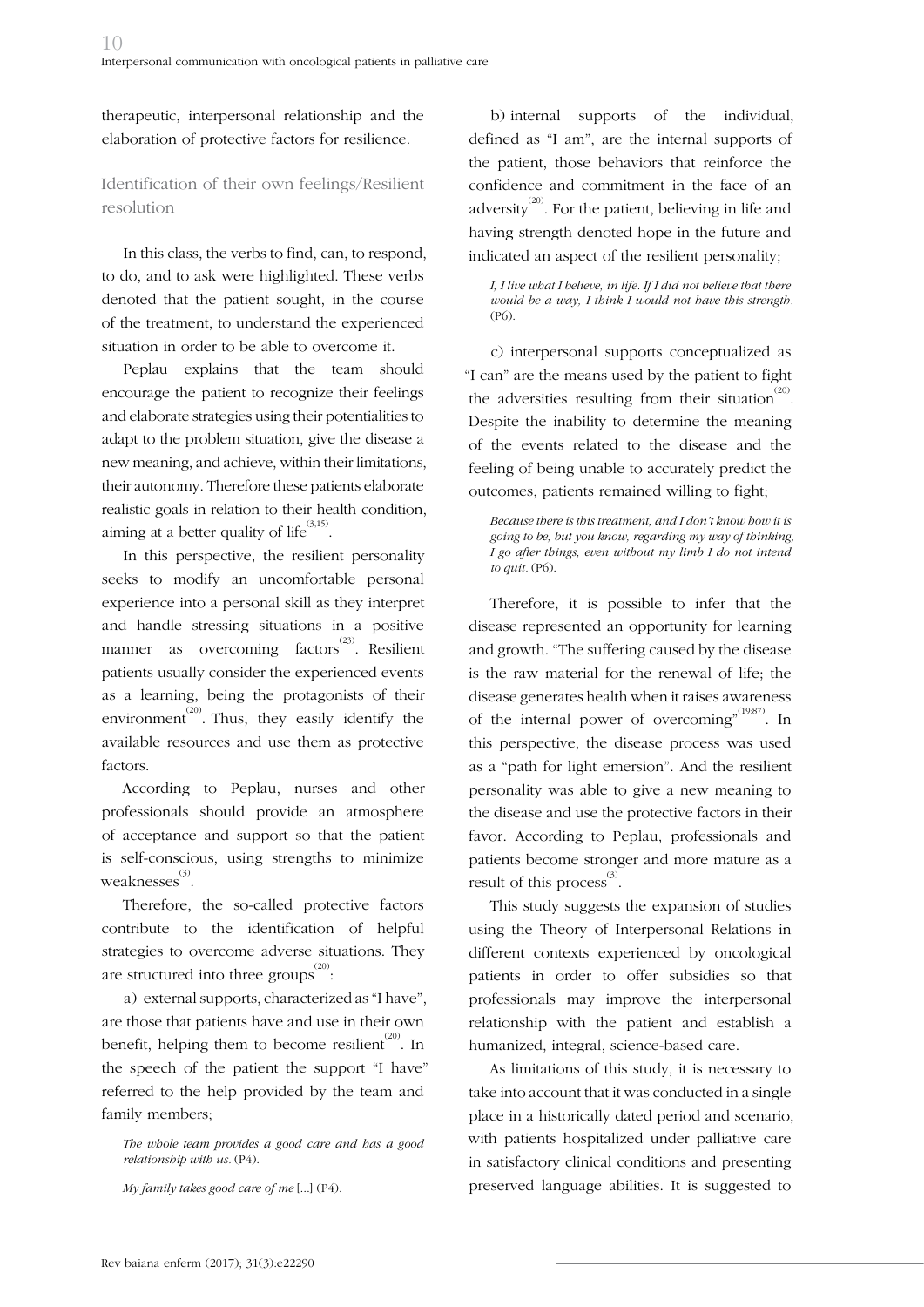expand the study to different scenarios and with focus on patients presenting reduced or lack of speech and writing language skills.

#### **Conclusion**

The reading of experiences of oncology patients under palliative care in the perspective of Peplau's theory pointed out that the interpersonal communication process between the patient and the team was initiated in the guidance stage through the response to a felt need – diagnosis and clarification of the disease and its appropriate treatment.

Considering that the stages of the nursepatient relationship according to Peplau are intertwined and overlapped, it was observed that the self-management of the treatment, the bond of trust – identification –, the use of the available resources – exploration – and the mobilization of internal resources – resilient resolution – resulted from interpersonal and communication skills of the healthcare care team.

Hereupon, the results of the study allow to conclude that the felt needs presented by patients were met by means of an effective communication; as much as a healthcare team who have mobilized the best skills and potentialities of the human being to cope with stressful situations and who maintained the autonomy and dignity of individuals under their own care.

The priority of the communication skills related to the use of appropriate communication protocols and techniques, in consonance with the need to be attentive to the feelings of the patient, the emphatic attitudes during the treatment, the strategies that facilitate the active participation of the patient in the therapeutic process and coping with cancer in order to the patient become resilient in the face of the disease and the treatment is reaffirmed.

Finally, the study affirms that the opportunity to correlate the interpersonal relations theory of Peplau to the current context of communication of patients under palliative care evidenced its contemporaneity. Although the theory has been created in the decade of 1950 under a different historical point of view, it remains up to date as it is based on premises that transcend the focus on the disease and advance into the subjective world of the patient, which has always been and will always be the essence of the nursing care.

### **Collaborations:**

1. conception, design, analysis, and interpretation of data: Maria Ireni Zapalowski Galvão and Moema da Silva Borges;

2. writing of the article and relevant critical review of the intellectual content: Maria Ireni Zapalowski Galvão, Moema da Silva Borges and Diana Lúcia Moura Pinho;

3. final approval of the version to be published: Maria Ireni Zapalowski Galvão, Moema da Silva Borges and Diana Lúcia Moura Pinho.

#### **References**

- 1. Silva MJ. Comunicação tem remédio: comunicação nas relações interpessoais em saúde. 9a ed. São Paulo: Loyola; 2013.
- 2. Stefanelli MC, Carvalho EC. A comunicação nos diferentes contextos da enfermagem. 2a ed. São Paulo: Manole; 2012.
- 3. George JB. Teorias de enfermagem: os fundamentos para a prática profissional. 4a ed. Porto Alegre: Artes Médicas Sul; 2000.
- 4. Tomey AM, Alligood MR. Teóricas de enfermagem e a sua obra: modelos e teorias de enfermagem. 5a ed. Portugal: Lusociência; 2004.
- 5. Peplau HE. Interpessoal relations in nursing: a conceptual frame of reference for psychodynamic nursing. New York: Springer Publishing Company; 1991. Reprint. Originally published: Houndmills, Basingstoke, Hampshire Macmillan; 1988.
- 6. Oliveira CN, Nunes EDCA. Caring for family members in the ICU: challenges faced by nurses in the interpersonal praxis of user embracement. Texto contexto-enferm [internet]. 2014 [cited 2017 Mar 14];23(4):954-63. Available from: http://www.scielo.br/scielo.php?script=sci\_ arttext&pid=S0104-07072014000400954